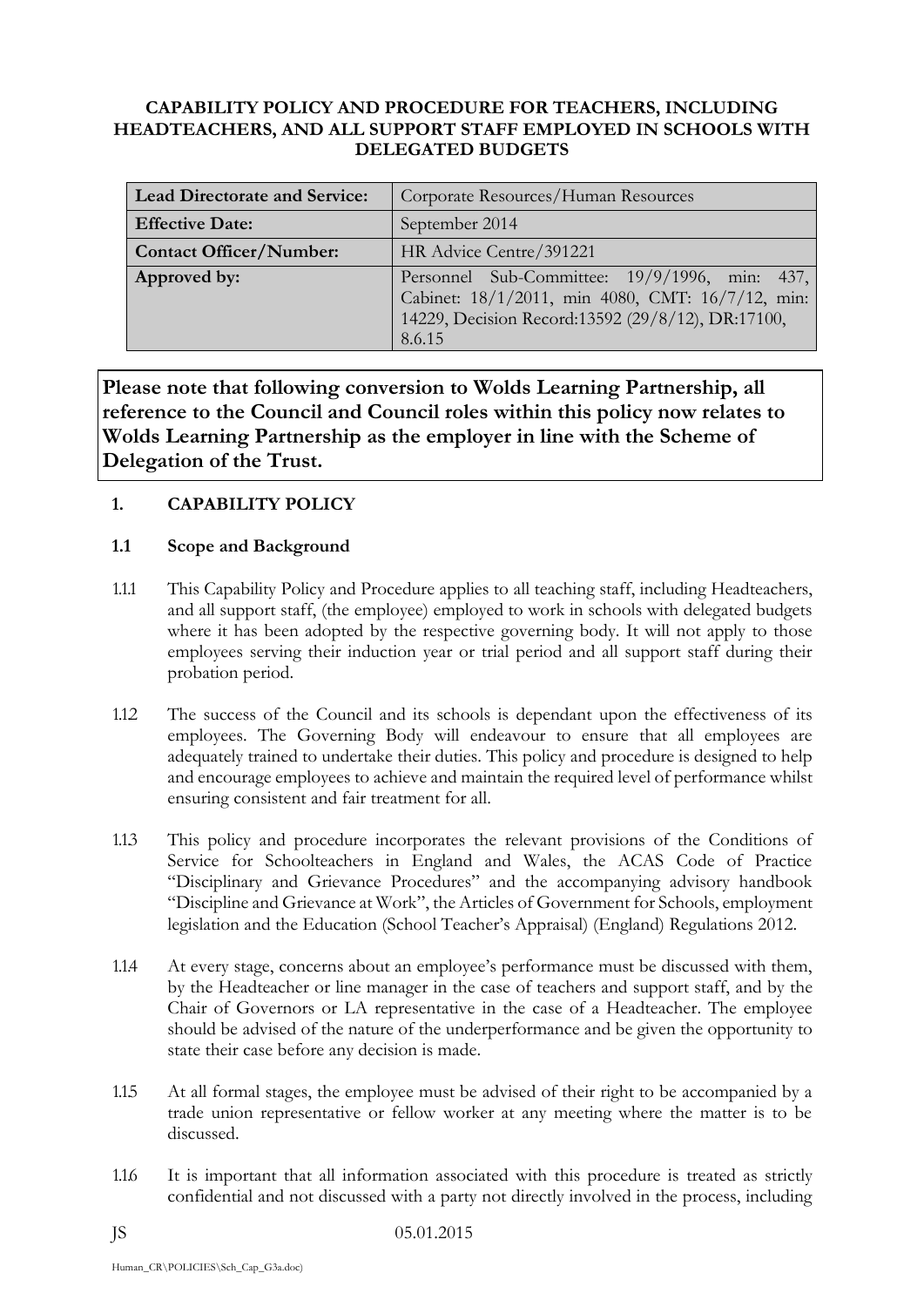other governors. This is necessary not only to respect the privacy of the individual concerned, but also to ensure fair procedures.

- 1.1.7 This policy and procedure should be followed where an employee's ability to perform the duties of their post is giving cause for concern. In this context, lack of capability is defined as a situation in which an employee fails consistently to perform their duties to a professionally acceptable standard.
- 1.1.8 This policy and procedure does not apply to those matters of conduct which are dealt with under the School's Disciplinary Policy and Procedure, for example, inadequate performance which is the result of wilful misconduct.
- 1.1.9 Capability due to un-resolving ill-health will be dealt with under the School's Attendance at Work Policy and Procedure.
- 1.1.10 In accordance with The Education (School Teacher's Appraisal) (England) Regulations 2012, if the appraisal process, as adopted by the school, is unable to address an employees performance concerns the Capability Procedure will be instigated.
- 1.1.11 It is important that performance problems are clearly identified and given appropriate consideration and support at the earliest possible stage. The nature of the problem, its level of seriousness and cause(s), must be investigated and identified by structured information gathering and systematic recording.
- 1.1.12 In accordance with the ACAS Code of Practice "Disciplinary and Grievance Procedures", before any action is taken against an employee who is a trade union representative, except for the initial concerns, the matter should be discussed with a full- time official of their trade union, after obtaining the employee's agreement. Human Resources will be responsible for making the appropriate contact with a full-time official of the trade union
- 1.1.13 Throughout this document reference is made to action being taken by the Headteacher. However, where the Headteacher in not the direct line manager for the employee and therefore not providing the guidance and support, references to Headteacher should be replaced with Line Manager as appropriate.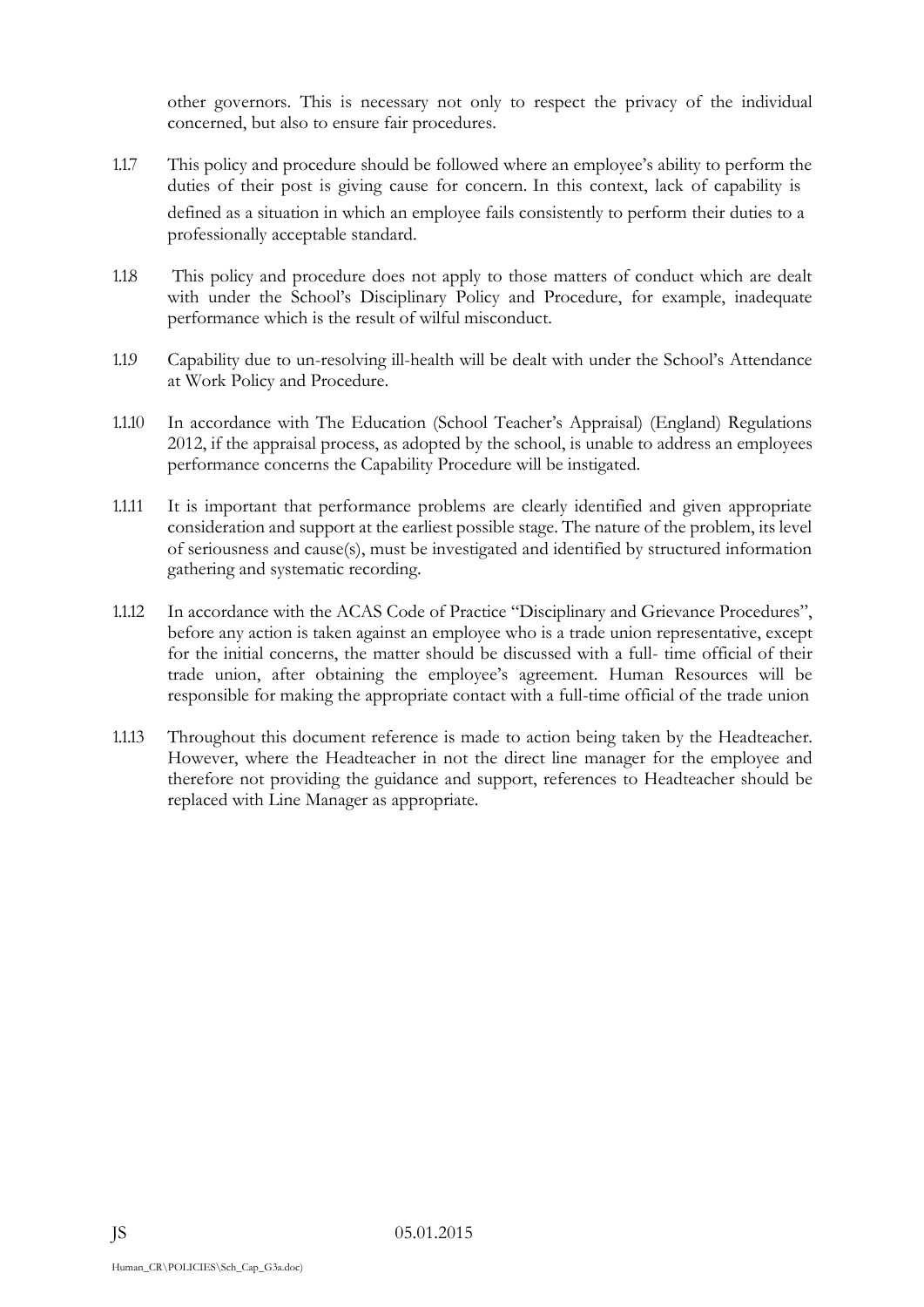## **2. CAPABILITY PROCEDURE**

### **2.2 Support through Appraisal**

- 2.2.1 This procedure only applies to support staff in schools, teachers and Headteachers about whose performance there are concerns that the appraisal process adopted by the school has been unable to address. When following this policy and procedure it is important that the professional advice of the Director of Children, Family and Schools or their representative is also sought - normally Children and Young People, Education and Schools and Human Resources. This is especially important when the concern relates to the performance of the Headteacher as, in these cases, the procedures will normally be instigated by the Chair of Governors or the Local Authority (LA), where an adviser or officer of the LA will investigate the matter and recommend the action to be taken to the Chair of Governors.
- 2.2.2 Before any formal action is taken against an employee, any concerns relating to lack of skill, aptitude, ability, and/or to alleged weakness in performance, should in the first instance be brought to their attention by the Headteacher, or the Chair of Governors or LA representative in the case of the Headteacher, through the appraisal system. The areas of concern should be discussed in a constructive way and every effort made to investigate the nature of the problem, paying particular attention to discovering any underlying factors which may be affecting the employee's performance and any explanation put forward by the employee. The employee should be given time for improvement and offered support, guidance and/or training as appropriate.
- 2.2.3 If the Headteacher or Chair of Governors in the instance that the employee is the Headteacher is not satisfied with progress under the Appraisal system, the employee will be notified in writing that the appraisal system will no longer apply and that their performance will be managed under the capability procedure.
- 2.2.4 In the majority of cases it is anticipated that the areas of concern will be resolved and the appraisal process will continue as normal, with any remaining issues continuing to be addressed through that process.

# **2.3 Stage 1 - Formal Support**

- 23.1 Where discussions and actions under the Appraisal Stage above has not resolved the area(s) of concern, a formal meeting should be convened to discuss the issues.
- 2.3.2 The employee will be given 5 working days written notice of the date, time and venue of the meeting. The letter will also include details of the unsatisfactory work expressed in specific rather than general terms, and advise of the right to be accompanied by a trade union representative or fellow worker. The employee should also be issued with a copy of this policy and procedure.
- 2.3.3 At the meeting, details of the inadequate performance should be discussed to ensure that the employee is aware that their performance is considered to be unsatisfactory to enable them to respond to the concerns, discuss ways in which performance might be improved and draw up a specific action plan with focus on the employee's needs. Every effort must be made to ensure that the action plan is, where possible, mutually agreed and signed. Appendix A lists a number of factors that it may be appropriate to examine and areas that may be considered appropriate for inclusion in the action plan. The Action Plan should be deliverable within the agreed timeframes and resources. If circumstances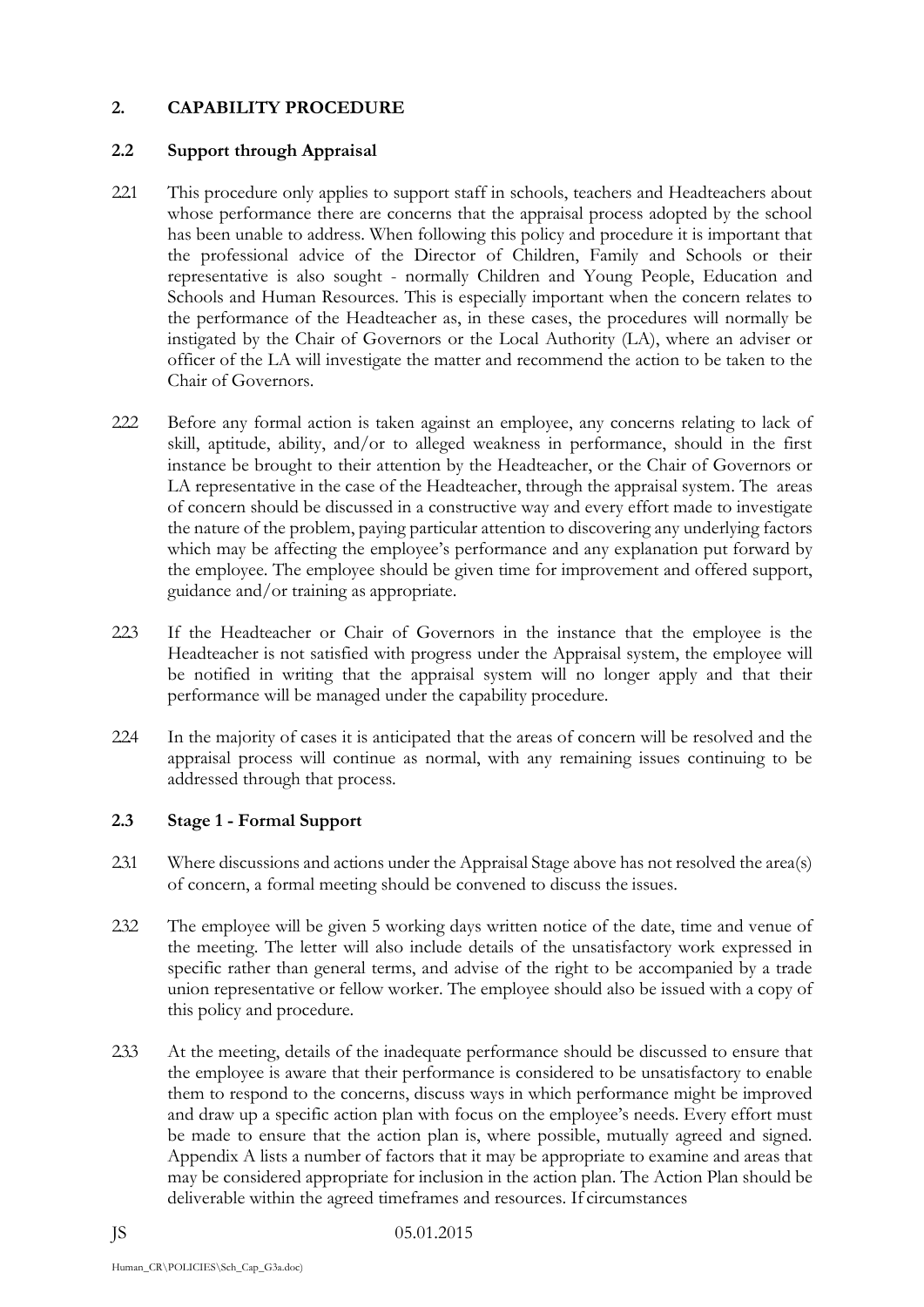change the programme of support should be revised accordingly. At this stage there should also be discussion about who will circulate paperwork to the employee and trade unions. Normally, it will be the Headteacher who circulates papers to the employee and the employee who is responsible for keeping their trade union representative informed. Consideration should also be given to circulating documents electronically.

- 2.3.4 A timescale for improvement should also be agreed with the employee. The timescale will depend on the circumstances of the individual case but normally should be no longer than one school term in duration, .i.e. 12 weeks maximum. It is for the school to determine the set period. It should be reasonable and proportionate, but not excessively long, and should provide sufficient opportunity for an improvement to take place. A shorter timescale may be implemented if justified, for example where it becomes clear that an acceptable level of improvement is beyond the ability of the employee being assessed, or where there is a lack of co-operation with reasonable measures to achieve improvement. In particularly serious cases where the education of pupils is jeopardised, eg, where the employee's classroom control is so poor that no order can be established to enable teaching to take place, or where all the children under the employees' care fail to progress in that employee's lessons, the timescale for improvement should be no more than four teaching weeks. The advice of the Director of Children Family and Schools must always be sought before applying the four-week timescale.
- 2.3.5 A written record of the meeting should be kept showing the nature of the unsatisfactory work, any comment offered by the employee, any guidance given and details of the action plan. The employee should also be given the opportunity to submit written comments at this stage. A copy of this record should be supplied to the employee within five working days of the meeting.
- 2.3.6 The employee's subsequent performance should be assessed as objectively and as frequently as reasonably appropriate, bearing in mind particularly the nature of the duties being undertaken and content of the action plan. A written record should be kept of those assessments, which will build up a picture of the employee's performance during the period of support, including details of any satisfactory or unsatisfactory work. The employee must be given a copy of the record within 5 working days every time an entry is made and allowed to make a written comment if they so wish.
- 2.3.7 The date of a formal review meeting at the end of the period of support must also be agreed to assess progress against agreed targets in the action plan. In addition, there should be at least one planned interim meeting where progress will be reviewed and consideration given to removing from the process any targets already achieved and where evidence suggests that the improvement can be maintained. No additional notice of these meetings will be given unless they are rearranged.
- 2.3.8 At the formal review meeting the employee will be advised of their right to be accompanied by a trade union representative or work colleague. The meeting shall be conducted by the Headteacher, or in the case of the Headteacher, the Chair of Governors or LA Officer. A member of the Improvement and Learning Team may be present. In the case of a Headteacher the Director of Children Family and Schools, or nominated representative, shall also be present.
- 2.3.9 If the review indicates that there has been a satisfactory improvement within the terms of the action plan, the employee shall be informed in writing that they have reached the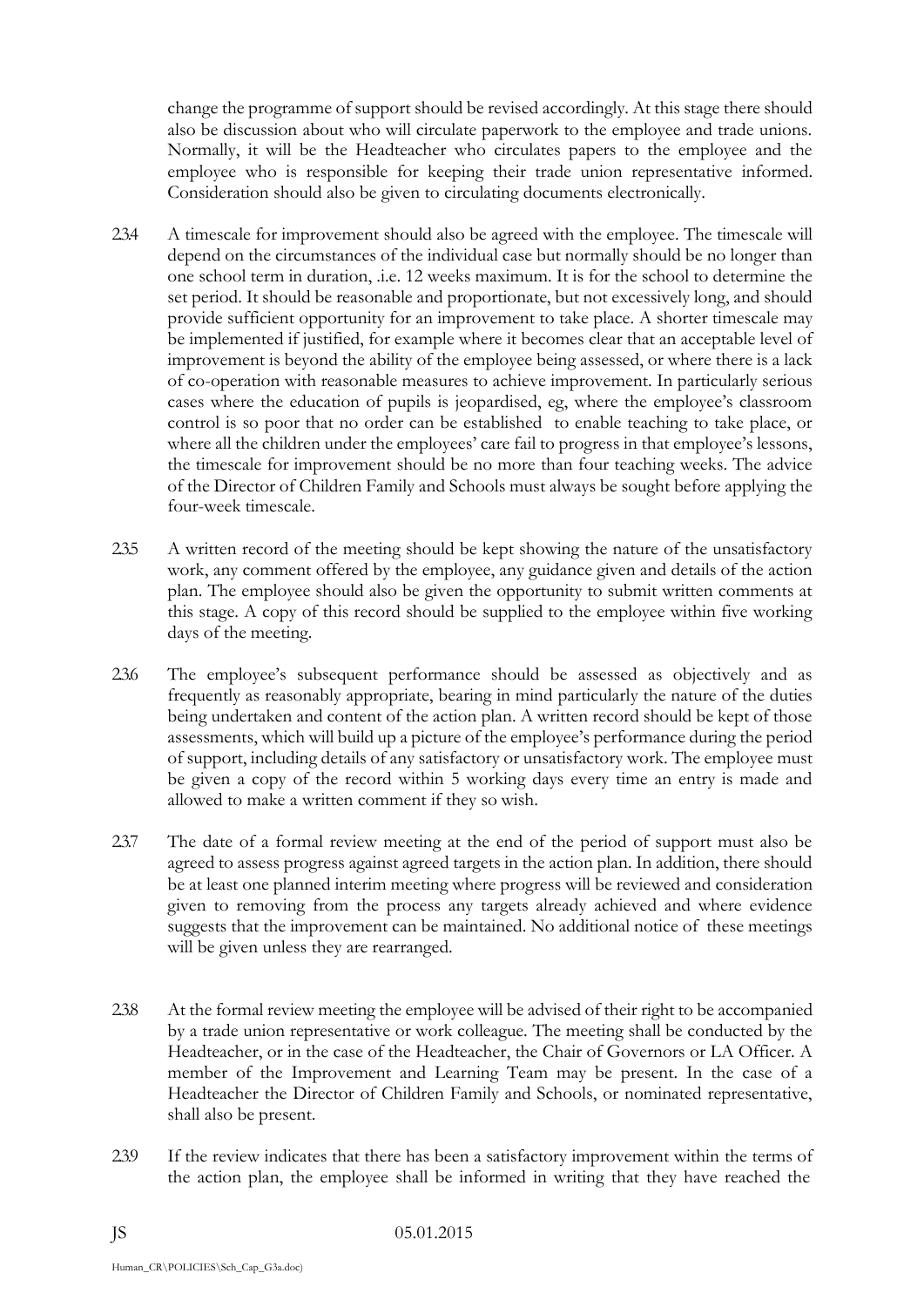required level of performance and that no further action will be taken provided the improvement is maintained, and the appraisal process will re-start.

- 2.3.10 If the review produces evidence that there has been some improvement, consideration should be given to an extension of the action plan or the introduction of an alternative action plan in line with paragraph 2.3.3 above.
- 2.3.11 If there has been no improvement, or the level of improvement is unsatisfactory, it will be necessary to move to Stage 2 - Formal Warning. The Headteacher, the Chair of Governors or LA representative, shall use the remainder of the meeting to discuss precisely why the employee's performance is considered to be unsatisfactory, indicating the improvements required. A date and time will be arranged for a further meeting to progress to Stage 2 under the procedure.

### **2.4 Stage 2 - Formal Warning**

- 2.4.1 At the Stage 2 meeting the employee will be issued with a written warning, which specifies clearly the nature of the unsatisfactory work and required improvement and refers to any further action plan, with a timescale for the achievement of the required standard as in paragraphs 2.3.3 to 2.3.5 above. It is important that the implications of failing to reach this standard, including the possibility of dismissal, are made clear and included in the letter.
- 2.4.3 A record will be made of the meeting, which will include the original criticisms in the performance report with any agreed amendments, a statement of support and assistance proposed and of monitoring arrangements made an account of the criteria against which improvements will be judged, and the timescale for the achievement of improvements. The record will also include any views advanced by the employee, or their trade union representative or fellow worker, but rejected by the Headteacher or Chair of Governors, together with the reasons for their rejection. A copy of this record will be supplied to the employee with the written warning within 5 working days of the meeting.
- 2.4.4 The timescale for improvement referred to in paragraph 4.4 should be as set out in paragraph 2.3.4 above.
- 2.4.5 During this period the employee's performance shall be assessed as frequently as reasonably appropriate taking into account the nature of the areas of concern. The programme of guidance and support shall continue, and due emphasis shall be maintained on the aim of giving help and encouragement to the employee. A written record of the employee's performance of duties and responsibilities will be kept as in paragraph 2.3.6 above, and a copy given to the employee every time an entry is made.
- 2.4.6 Any visit by a member of the Children, Young People, Education and Schools Team shall be followed by a discussion with the employee if applicable, and by a written report. A copy of the written report shall be given to the employee within 5 working days of the visit. The employee should be given the opportunity to make written comments on the report.
- 247 The date of a formal review meeting at the end of the period of support must also be agreed to assess progress against the action plan. In addition, there should be at least one planned interim meeting where progress will be reviewed and consideration given to removing from the process any targets already achieved and where evidence suggests that the improvement can be maintained. No additional notice of these meetings will be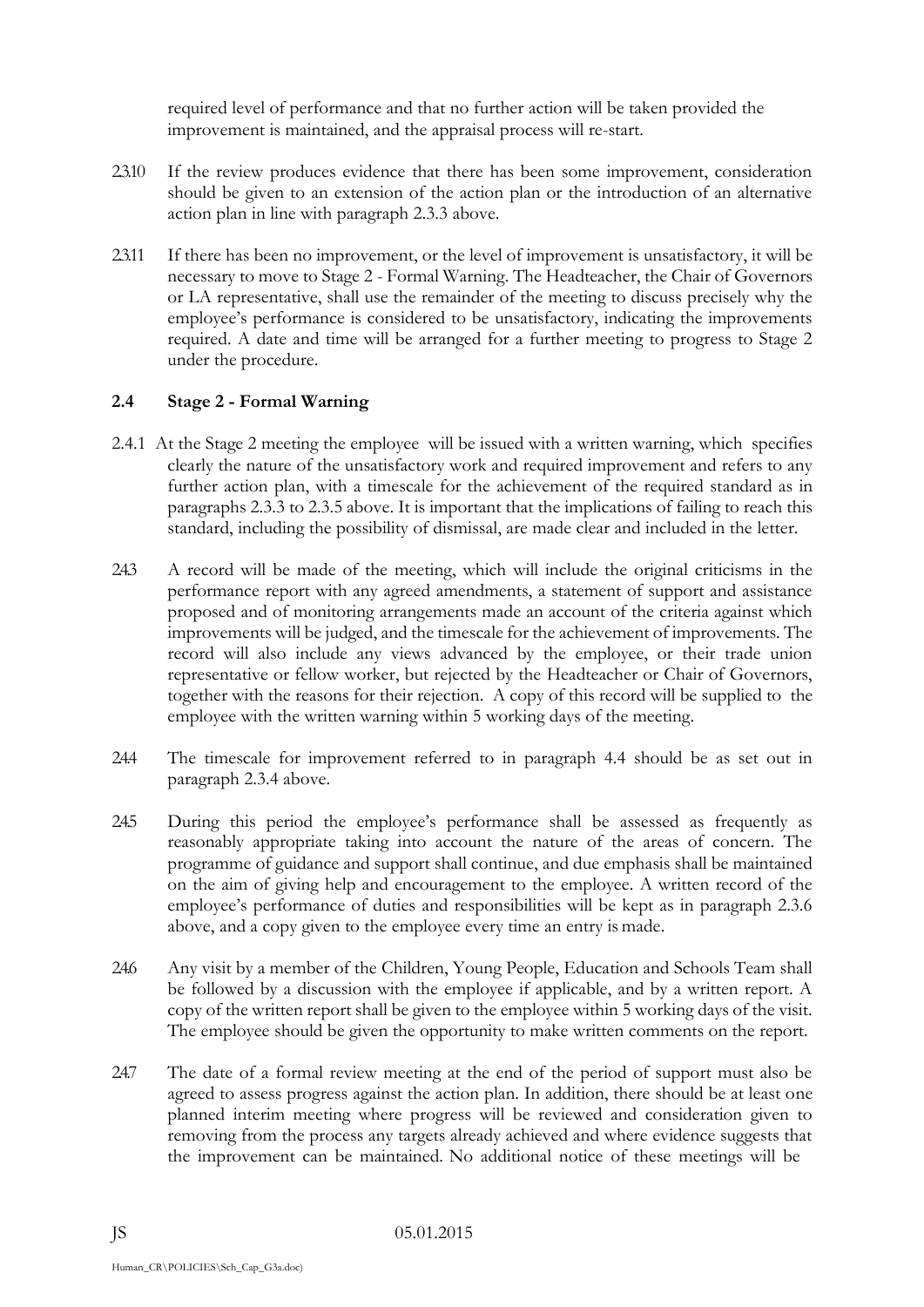given unless they are rearranged. At the formal review meeting the employee will have been advised of their right to be accompanied by a trade union representative or fellow worker. In the case of the Headteacher, the Director of Children, Family and Schools or nominated representative shall also be present. A member of the Children, Young People, Education and Schools Team may also be present where consideredappropriate.

- 2.4.8 Where, as a result of the review the Headteacher, or in the case of the Headteacher the Chair of Governors, is satisfied that the level of performance has reached the level of performance laid down in the record referred to in paragraph 2.4.3 above and there is confidence that they are capable of maintaining that level of performance under normal timetabling and teaching circumstances, they will be informed in writing that they have reached the required level of performance and no further action will be taken provided the improvement is maintained, and the appraisal process will re-start.
- 2.4.9 Where, as a result of the review the Headteacher, or in the case of the Headteacher the Chair of Governors, is satisfied that there has been substantial improvement towards the level required, but that the employee's performance is still not completely satisfactory, consideration may be given to a further period of support following the programme outlined in paragraph 2.4.3 above. However, the Headteacher, or in the case of the Headteacher the Chair of Governors, must be confident that targets are likely to be achieved during any additional period of support.
- 2.4.10 Where the formal review meeting at paragraph 2.4.8 above concludes that there has been insufficient improvement and there is unlikely to be adequate improvement even if a further period of support is given, consideration should be given to a different balance of duties or alternative teaching post in the school.
- 2.4.11 If no alternative employment is immediately available then the employee must be told that they will be required to attend a further formal meeting where their future employment with the Council/School will be considered.

# **2.5 Stage 3 - Dismissal**

- 2.5.1 Under the School Staffing (England) Regulations 2009 it is expected that the Governing Body will delegate authority to the Headteacher to take the initial decision on dismissal of staff. Where any governor has been involved in the procedure, eg the Chair of Governors in the case of capability of the Headteacher or a member of the Governor's Disciplinary Committee considering the dismissal of an employee, they will be ineligible to be a member of any subsequent Governors Committee.
- 2.5.2 It is not appropriate for the Headteacher to both provide direct support and guidance to an employee and take initial dismissal decisions. For this reason, if the Headteacher is the person providing direct support and guidance to the employee the decision on dismissal must be taken by a Governors Committee Panel. However, where the employee's line manager is not the Headteacher, and it is the line manager who has provided the support and guidance under this policy and procedure, then the Headteacher will make the initial decision to dismiss provided that they have been given the delegated authority.
- 2.5.3 The employee will be given 5 working days written notice of the time, date, place and purpose of the meeting at which their dismissal will be considered. The letter will also confirm their right to be represented at the meeting by a trade union representative or work colleague. The Hearing will be conducted in accordance with Appendix B.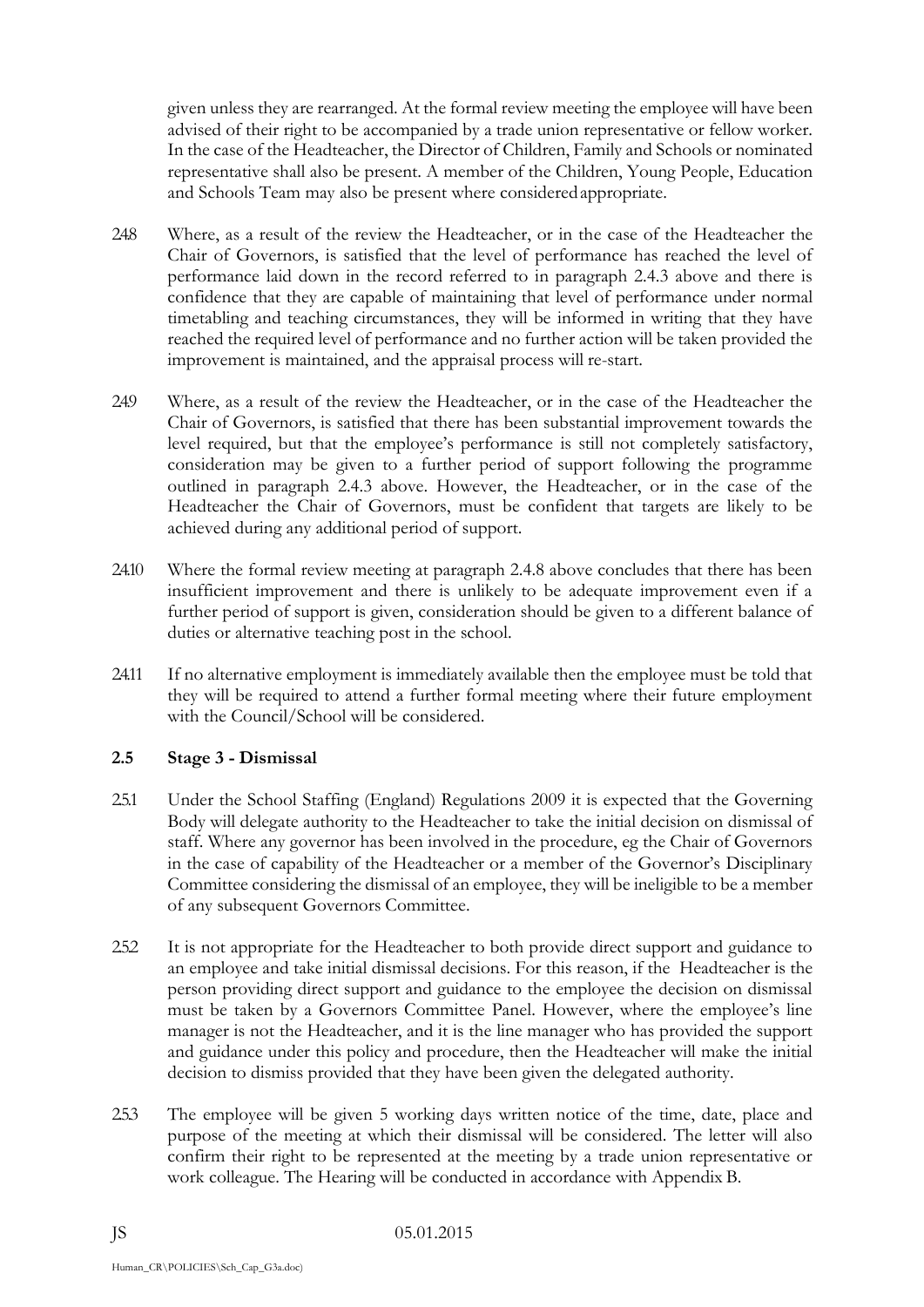- 2.5.4 If the decision is to dismiss the reason for dismissal under this procedure will be on the grounds of capability and will be confirmed in writing. The letter will also confirm the employee's right of appeal against their dismissal.
- 2.5.5 The employee will be given the full period of notice to which they are contractually entitled. During this period the employee may not be required to attend work unless they are being offered suitable alternative employment.

## **2.6 Stage 4 - Appeals**

- 2.6.1 The employee shall have the right of appeal against any decision to dismiss them. Any appeal against dismissal will be heard by the Appeals Committee of the GoverningBody.
- 2.6.2 To exercise their right of appeal the employee must write to their Chair of Governors within 10 working days from the date of the letter confirming their dismissal. The letter of appeal must state the specific reason for the employee's appeal.
- 2.6.3 For a general, non-specific appeal, the procedure will be as detailed in Appendix B and will be a full re-hearing of the case. If the appeal is against a specific issue and it is clear that witnesses need not be recalled, and new evidence will not be submitted, the procedure detailed at Appendix C may be used. The employee must make it clear when exercising their right of appeal whether it is a full or limited appeal and state the specific reason for their appeal.

### **3 ALTERNATIVES TO DISMISSAL**

- 3.1 At the final review meeting (paragraphs 2.4.8 above) consideration must be given to the possibility of offering the employee an alternative post within the School. During the notice period prior to dismissal alternative employment will be sought throughout the Council under the Council's Retraining and Redeployment Policy. Where alternative employment is identified and offered, details of the post will be confirmed in writing to the employee.
- 3.2 An offer of alternative work will be made on a trial basis of up to 4 weeks. During the trial period, the salary and conditions of the employee's current post will continue to apply and they will remain in their current Headteacher's responsibility until they are actually confirmed in post if the trial is successful. If the employee is appointed to the post at the end of the trial period the salary and conditions of the new post will be applied from the date of appointment. The employee must be informed in writing when being offered alternative employment that should it be refused or should it turn out, after the trial period, to be unsuitable to the employee then no further work will be offered and they will be dismissed at the end of their period of notice.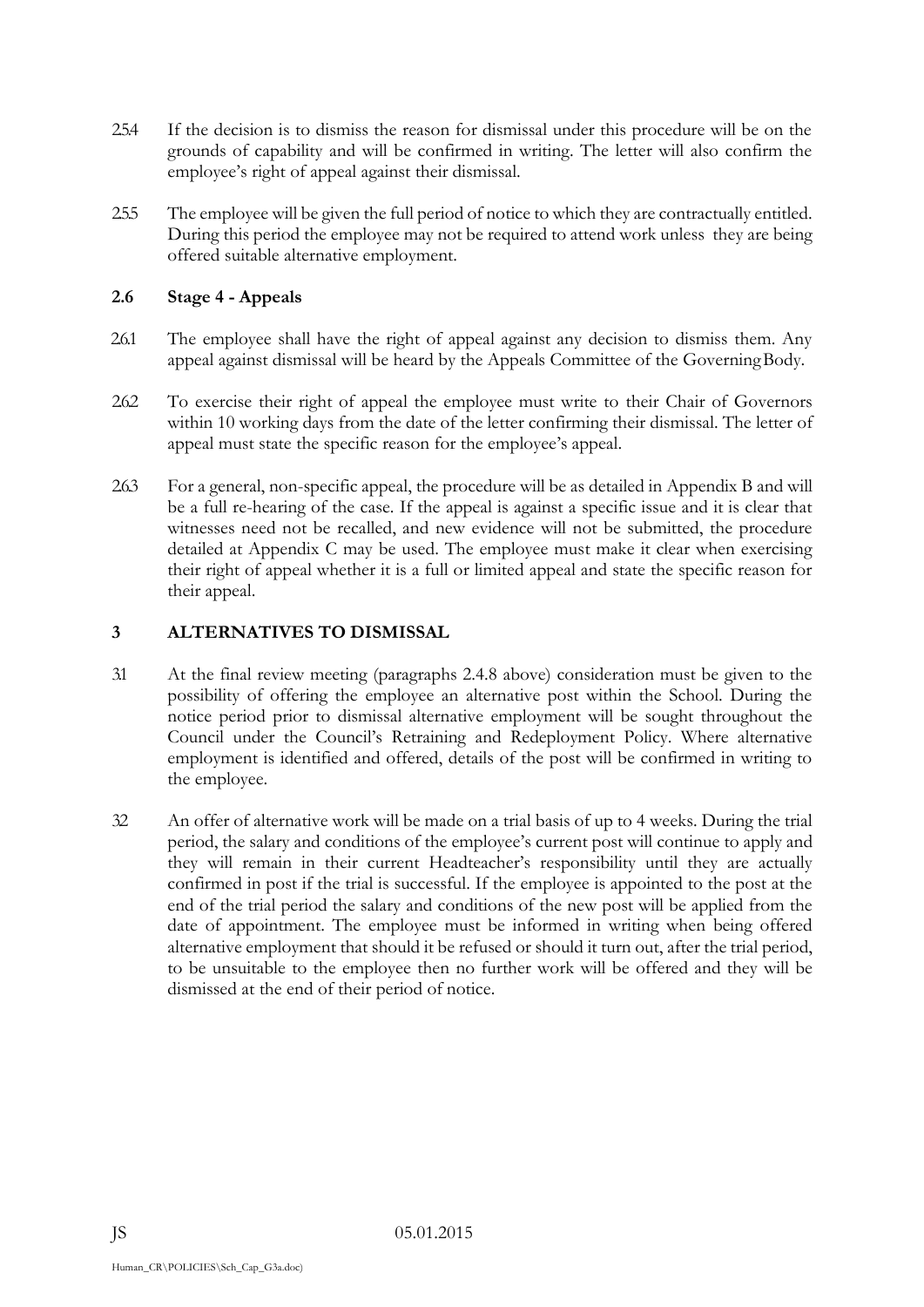#### **AREAS WHICH MAY BE EXAMINED AND CONSIDERED WHEN DISCUSSING A PROGRAMME OF SUPPORT**

- 1 Availability of adequate resources.
- 2 Consideration of the contribution of the management style and structure of the school to the difficulties of the employee.
- 3 Consideration of whether specific policies of the Authority or governors are a contributory factor.
- 4 Personal factors.
- 5 Where poor performance is agreed to be a result of promotion, stepping back down to a post of less responsibility.
- 6 Counselling by appropriate bodies.
- 7 An examination of and, if possible, reduction or alteration of timetable commitment and other responsibilities without detriment to other members of staff.
- 8 In-service support and training, including secondment.
- 9 Opportunities to observe good practice within the school and other similar schools.
- 10 An appropriate and agreed member of staff working alongside the employee.
- 11 Advice on educational aims and objectives, classroom organisation and expectations of the pupils.
- 12 Subject co-ordinators advising and assisting in the planning of programmes of work in particular curriculum areas, and how best it might be presented to pupils.
- 13 Any other measures whose desirability is suggested by the discussions.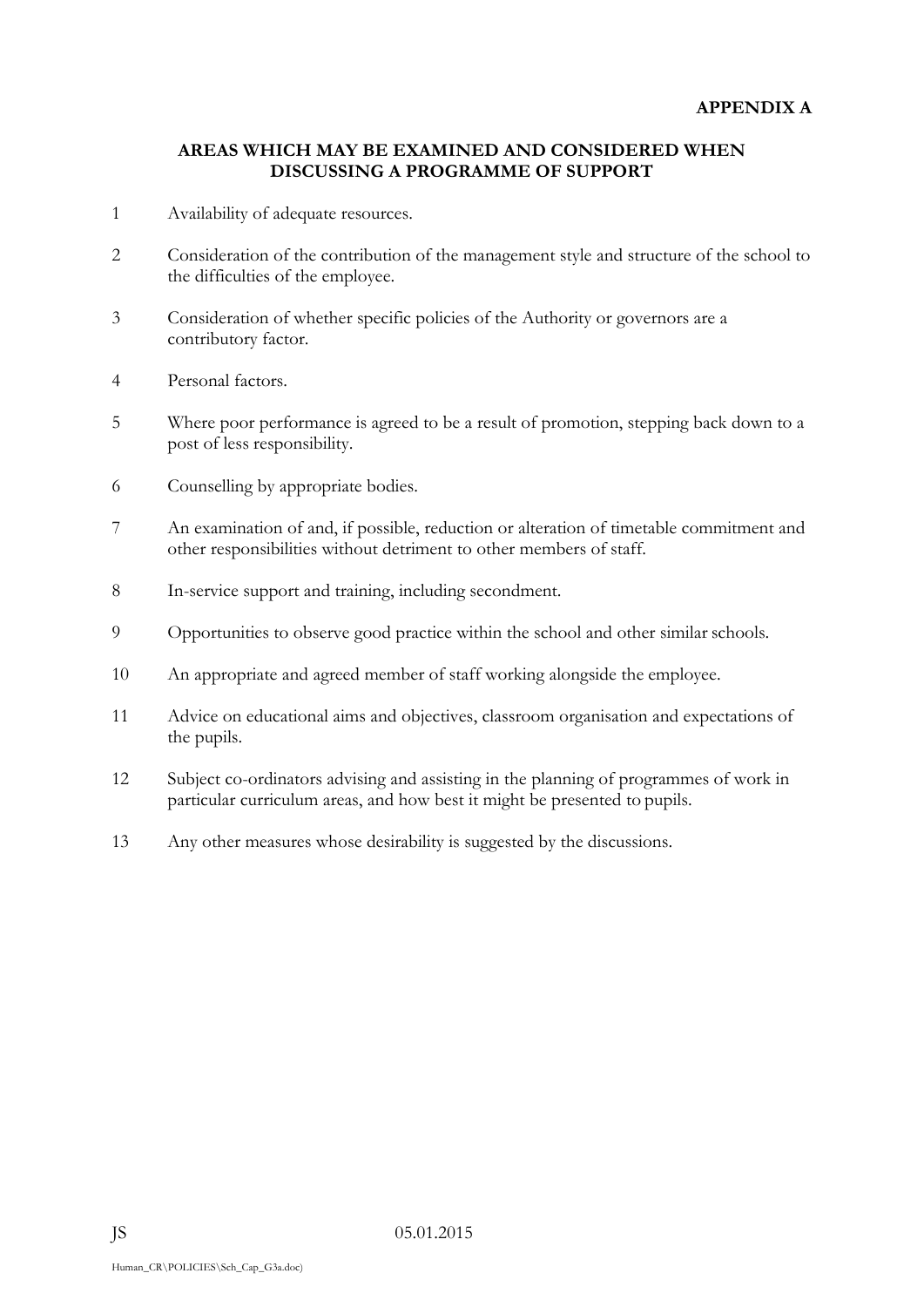### **PROCEDURE TO BE FOLLOWED AT A GOVERNING BODY CAPABILITY HEARING OR FULL APPEAL HEARING**

- 1 Introduction by the Chair of the Governors Committee Panel and a reminder to all present of:
	- (a) the Capability Procedure under which the hearing has been called;
	- (b) the manner in which the hearing will be conducted as set out below;
	- (c) the degree of confidentiality;
	- (d) those present and the purpose of the hearing;
	- (e) the nature of the complaint;
	- (f) that any evidence has been previously circulated.
- 2 Presentation of the case by the Headteacher or, in the case against the Headteacher, the Chair of Governors or other nominated person (the presenting officer), including evidence from witnesses (where appropriate). Witnesses may be questioned by the presenting officer, the employee, their representative and members of the Governor's Committee. Witnesses should leave the room once they have given evidence and answered all questions put to them.
- 3 Questions by the employee and/or their representative and members of the Governors Committee Panel to the presenting officer.
- 4 Statements by the employee and/or their representative, including evidence from witnesses (where appropriate). Witnesses may be questioned by the employee, their representative, the presenting officer and members of the Governors Committee Panel. Witnesses should leave the room once they have given evidence and answered all questions put to them.
- 5 Questions by the presenting officer and members of the Committee to the employee.
- 6 Opportunity for the presenting officer to make a final statement.
- 7 Opportunity for the employee, and/or representative, to make a final statement.
- 8 Withdrawal by all parties except the clerk to the hearing, whilst the Governors Committee Panel considers the matter.
- 9 Consideration of the matter by the Governors Committee Panel. The Director of Children, Family and Schools or their nominated representative together with the clerk of the hearing will be present during the deliberations. (NOTE: the nominated representative must not be the same LA representative who prepared and presented the case on behalf of the Chair of Governors). In the event that further information or clarification is needed from any of the persons who have left the meeting, then all persons should return to the meeting when such information is obtained. An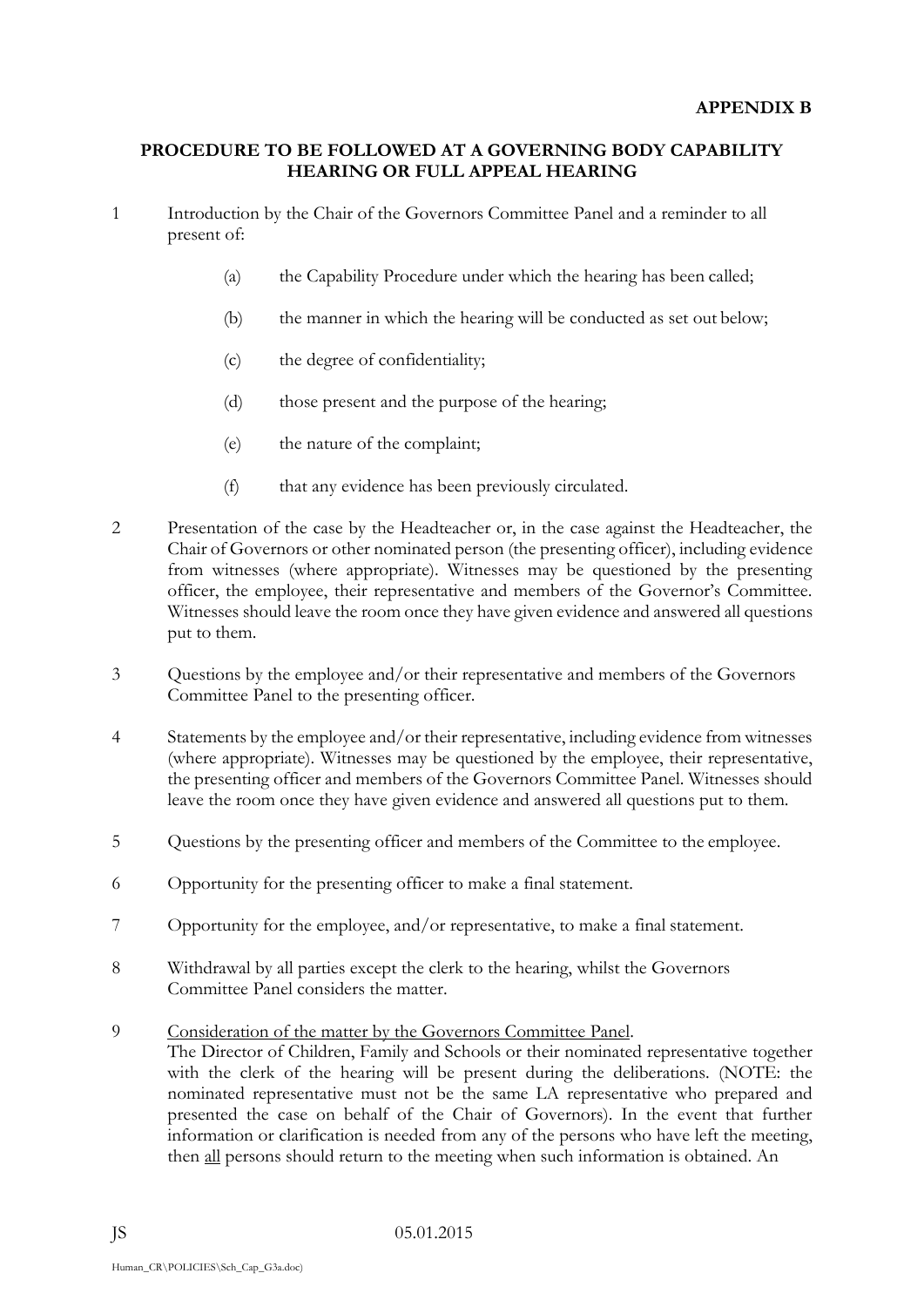opportunity should be given to each party to question or comment upon this additional information.

- 10 Recall of parties concerned to hear the decision of the Governors Committee Panel orally.
- 11 The decision will be confirmed in writing by the Chair of the Governors Committee Panel within 5 working days.
- **NB Where the presenting officer is not the Headteacher, ie the Chair of Governors or Local Authority Officer in the case of capability of the Headteacher, or the employee's line manager where it is the Headteacher who is considering the dismissal of the employee, the above procedure should be amended accordingly.**

**The procedure to be followed at an appeal hearing will be similar to the above particularly in terms of the order. However, the Chair of the Governors Committee Panel will be replaced by the Chair of the Appeals Committee.**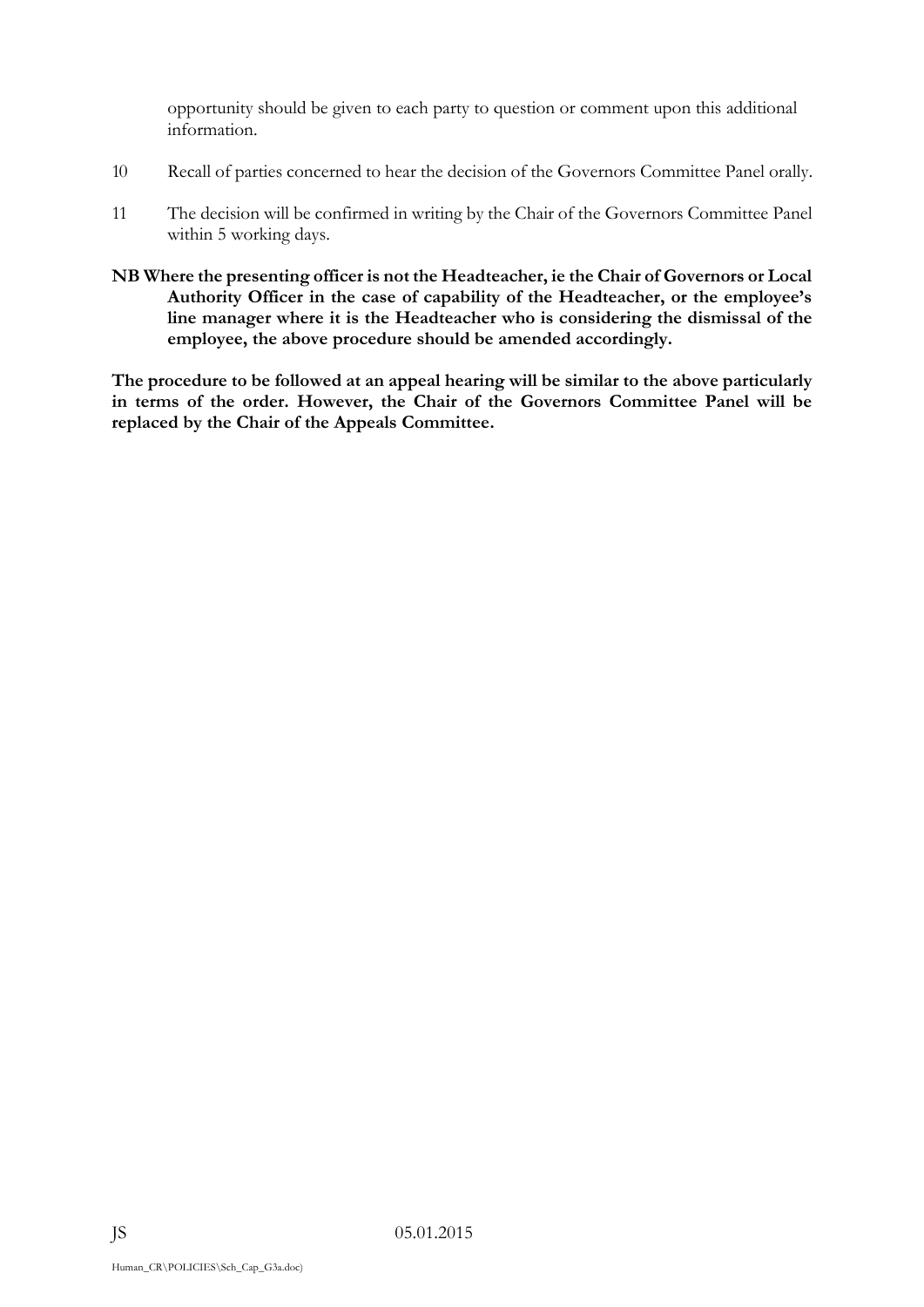#### **PROCEDURE FOR HEARING LIMITED APPEALS BY THE APPEALS COMMITTEE OF THE GOVERNING BODY**

- 1 Introduction by the Chair of the Appeals Committee Panel and a reminder to all present of:
	- (a) the Capability Procedure under which the hearing has been called;
	- (b) the manner in which the hearing will be conducted as set out below;
	- (c) the degree of confidentiality;
	- (d) those present and the purpose of the hearing;
	- (e) the nature of the complaint;
	- (f) that any evidence has been previously circulated.
- 2 Statement(s) by the employee and/or their representative indicating specific issue of appeal.
- 3 Questions by the Headteacher, Chair of Governors or LA representative and members of the Appeals Committee Panel, on the specific issue of appeal.
- 4 Statement by the Headteacher, Chair of Governors or LA representative presenting the case to the Appeals Committee Panel.
- 5 Questions by the employee and/or their representative and members of the Appeals Committee on the evidence.
- 6 Opportunity for the employee and/or representative to make a final statement.
- 7 Opportunity for the Headteacher, Chair of Governors or LA representative presenting the case to make a final statement.
- 8 Withdrawal by the employee and representative, and the Headteacher, Chair of Governors or LA representative whilst the Appeals Committee Panel considers the matter.
- 9 Consideration of the matter by the Appeals Committee Panel of Governors.
	- The Director of Children, Family and Schools or their nominated representative together with the clerk of the hearing will be present during the deliberations. (NOTE: the nominated representative must not be the same LA representative who prepared and presented the case on behalf of the Chair of Governors), In the event that further information or clarification is needed from any of the persons who have left the meeting, then all persons should return to the meeting when such information is obtained. An opportunity should be given to each party to question or comment upon this additional information.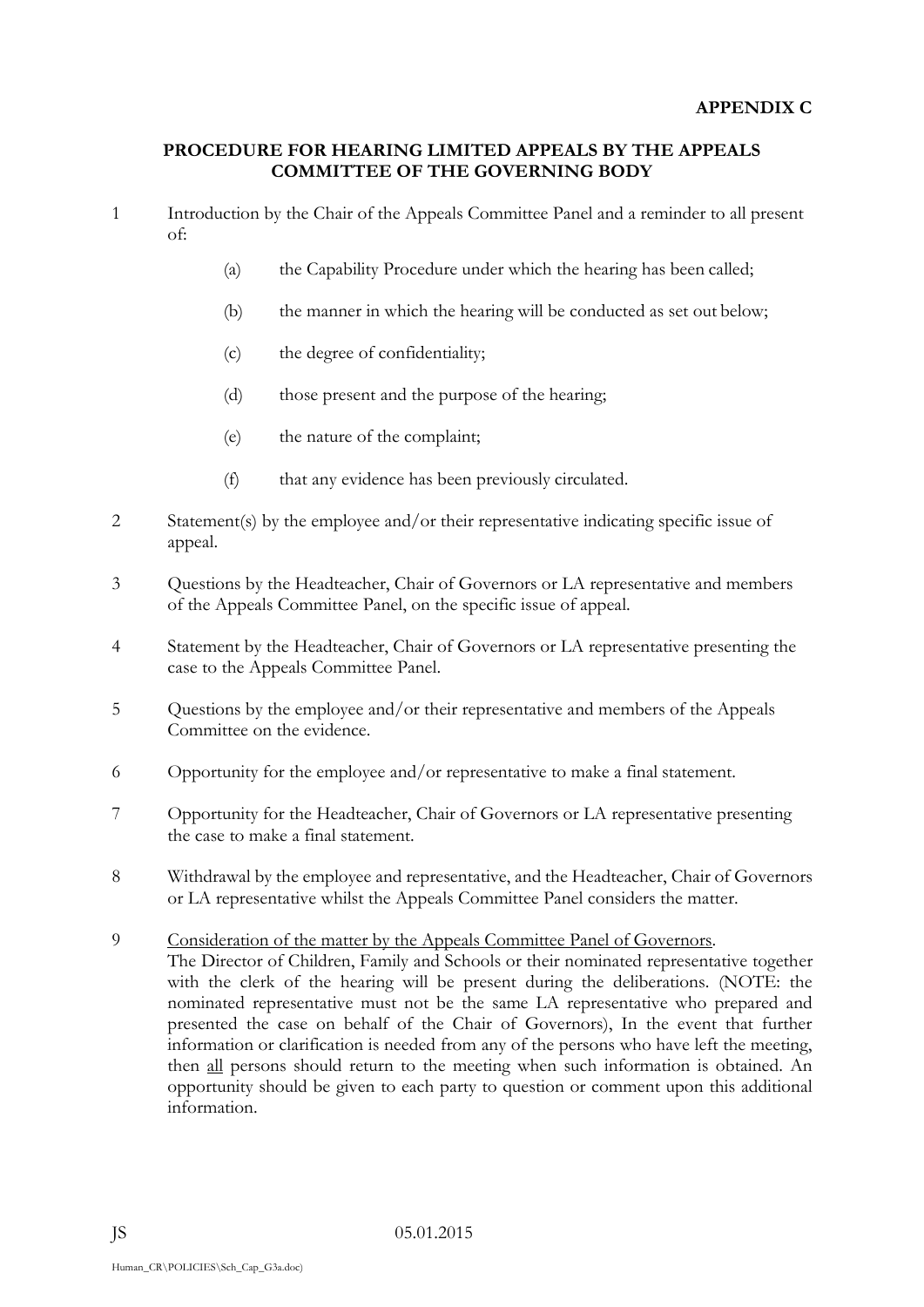- 10 Recall of parties concerned to hear the decision of the Appeals Committee Panel orally.
- 11 The decision will be confirmed in writing by the Chair of the Appeals Committee Panel within 5 working days.
- **NB Where the presenting officer is not the Headteacher, ie the Chair of Governors or Local Authority Officer in the case of capability of the Headteacher, the above procedure should be amended accordingly.**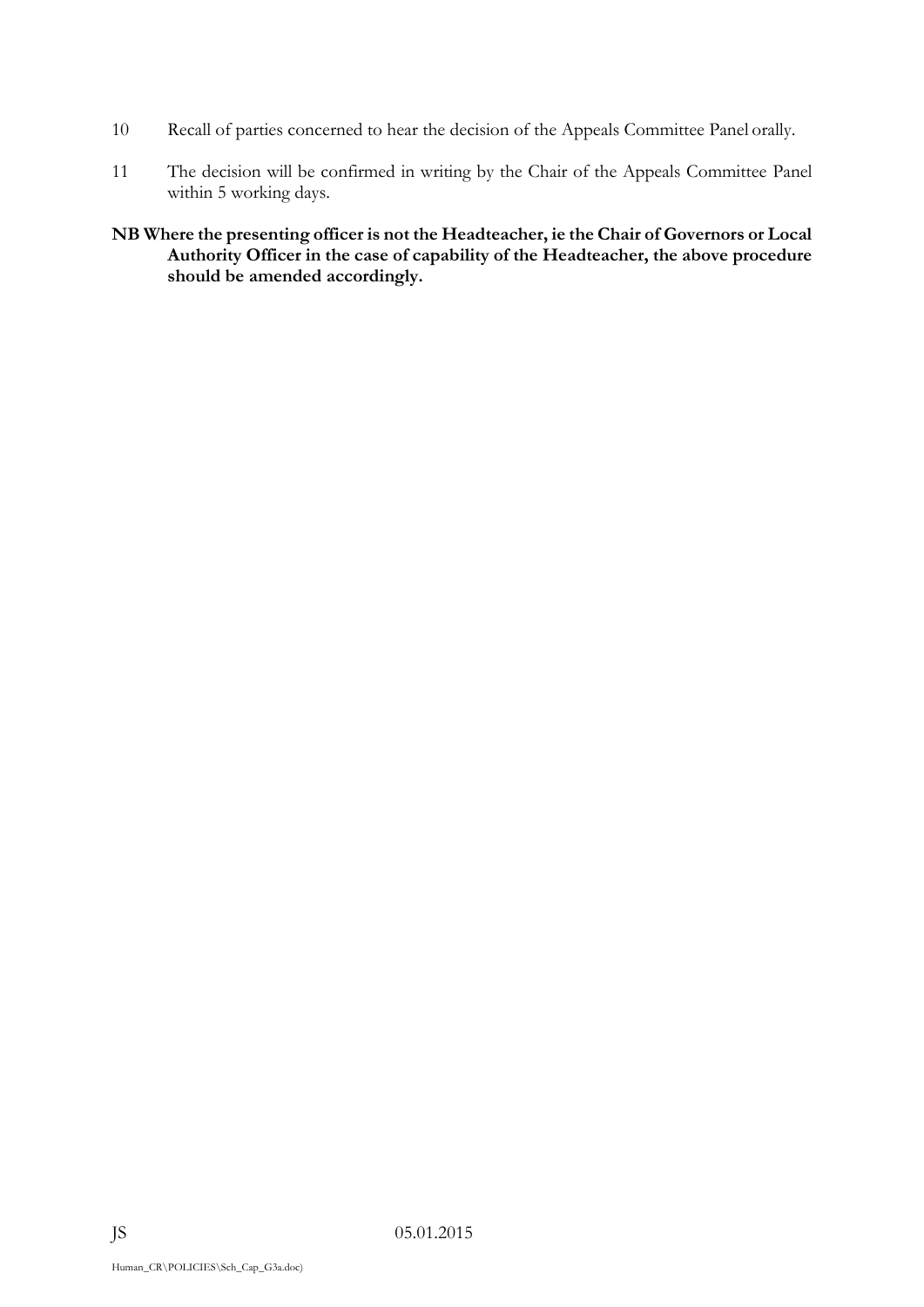### **NOTES OF GUIDANCE FOR HEADTEACHERS AND GOVERNING BODIES ON DEALING WITH CAPABILITY ISSUES AMONGST SUPPORT STAFF IN SCHOOLS, TEACHERS, INCLUDING HEADTEACHERS**

#### **Capability or Conduct**

- 1 Capability is defined in the Employment Protection (Consolidation) Act 1978 as meaning 'capability' assessed by reference to skill, aptitude, health or any other physical or mental quality.
- 2 A key factor of this Policy and Procedure is the assessment of performance. This must continue to be the prior responsibility of school management, which should be able to access professional support from the Local Authority or diocesan body at school level. Clear job descriptions and clearly defined expectations will assist in establishing clear performance standards.
- 3 Where a employee takes sick leave whilst subject to capability procedures, the school's Attendance at Work Policy and Procedure will be used to support the employee. It may be appropriate to continue with actions under the Capability Policy and Procedure but, as the circumstances of each case will be different, the advice of Human Resources must always be sought in determining the most appropriate course of action.
- 4 Where an employee has not come up to standard through their own carelessness or negligence, the matter may be more appropriately dealt with under the terms of the school's Disciplinary Policy and Procedure. However, the Disciplinary Policy and Procedure are not generally appropriate for instances involving poor performance or lack of capability unless the performance at work is wilfully inadequate, or a combination of competence and misconduct. Advice from Human Resources must be sought to assist in deciding the most appropriate course of action.
- 5 In all cases where it is believed that a employee's performance is inadequate the primary objective must be to help them, in whatever way possible, to improve to the required standard.

#### **Establishing Lack of Capability**

- 6 The first task is to determine whether a problem exists. The Headteacher, or Chair of Governors in the case of a Headteacher, will need to be satisfied that there are reasonable grounds for believing the issue to be one of capability, and evidence has been produced to show how and why the conclusion was reached that the employee was failing to meet the requirements of their post. The following might be considered:
	- (i) what are the indications that the employee is not meeting the requirements of the job?
	- (ii) have there been unsolicited complaints about or criticisms of the employee's work from colleagues, parents, Governors, members of the public, Local Authority officer etc.? (In these instances, the confidentiality statement contained in paragraph 1.5 of the Scope and Background to this document must be observed)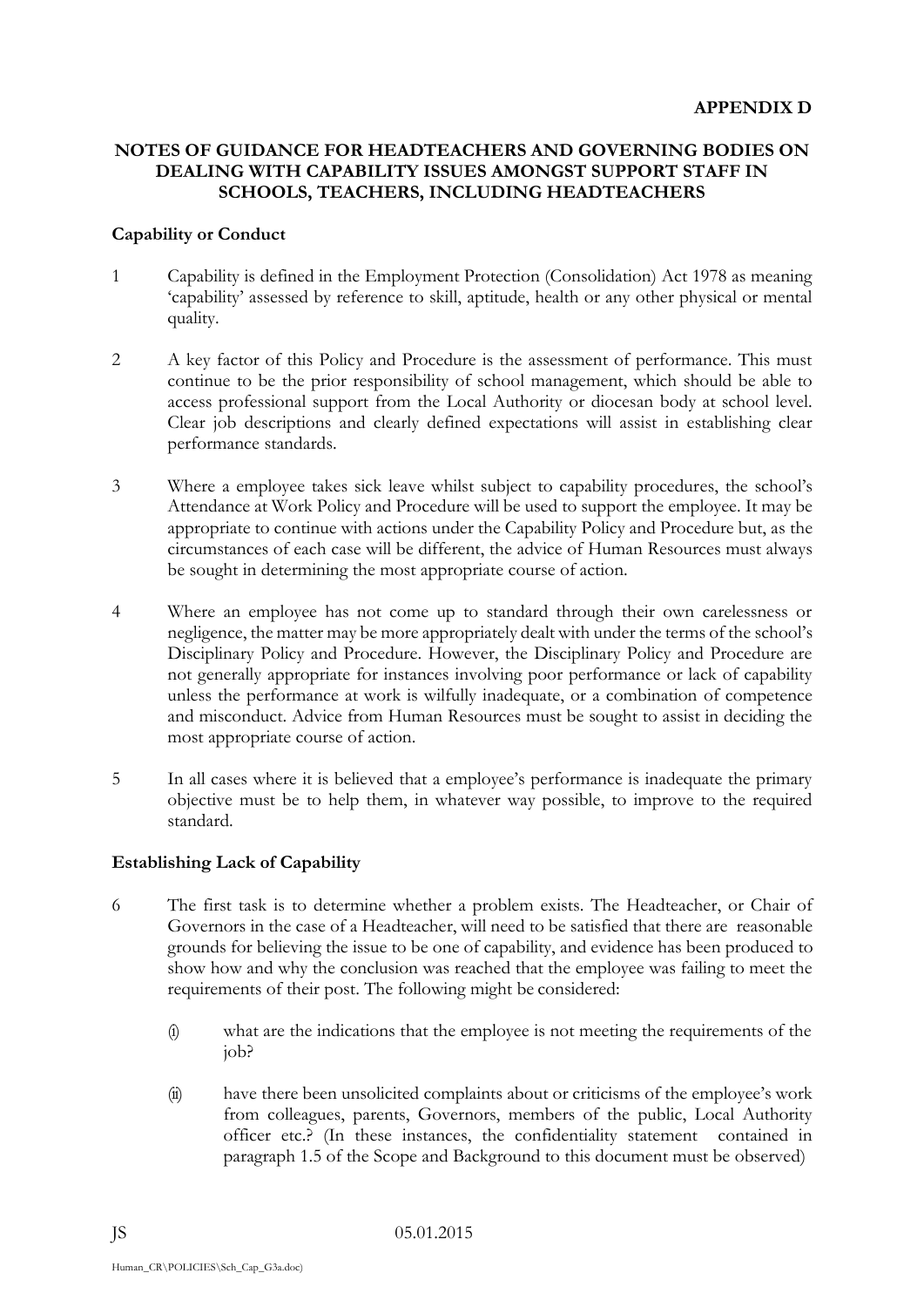- (iii) are there any factual grounds to indicate inadequate performance (eg, poor results, work not completed)?
- (iv) have the Headteacher's, Chair of Governor's or Local Authority officer's own observation of the employee at work given rise for concern about their performance?

#### **Procedure**

- 7 At all Stages the advice and support of a member of the Children, Young People, Education and Schools Team or officer of the LA should be sought, and the employee given the opportunity to be accompanied by a trade union representative or work colleague.
- 8 The first stages of the procedure for responding to concerns about performance will be conditioned by the extent to which the deficiencies show themselves. The initial, discussion with the employee should take place during the appraisal process and should focus on:
	- (i) how the employee is failing to perform satisfactorily;
	- (ii) ascertaining whether the employee accepts there is a problem;
	- (iii) if there is acceptance, whether the employee will respond to constructive suggestions to bring about improvement.
- 9 The employee's reaction to this initial discussion will influence how the situation is dealt with subsequently. There may be a number of responses which indicate the employee will be receptive to what is being suggested:
	- (i) the employee accepts there is a problem and leaves it to the Headteacher or, in the case of the Headteacher, the Chair of Governors or Local Authority Officer, to suggest ways in which the problems could be overcome. This is most likely to occur where there is insufficient knowledge to do the work adequately;
	- (ii) the employee does not acknowledge directly that there is a problem but is willing to respond to suggestions for improvements. This enables the Headteacher or, in the case of the Headteacher, Chair of Governors or Local Authority Officer, to discuss with the employee a number of possible solutions and agree the most appropriate;
	- (iii) the employee acknowledges the problem and asks for help to resolve it.
- 10 In these cases the Headteacher or, in the case of the Headteacher, the Chair of Governors may be able to suggest remedies and provide support through the Appraisal process without further recourse to the Capability Procedure. If the issues are more complex or difficult to resolve the Headteacher or, in the case of the Headteacher, the Chair of Governors, should proceed to investigate the problem in a supportive and nonthreatening way as detailed in the schools appraisal policy. If the shortcomings are very serious or if the member of staff denies the existence of any problem and refuses to cooperate in its resolution, and it is considered that the education of the pupils is jeopardised, it may be necessary to impose a timescale for improvement of not more than four teaching weeks. Advice from Human Resources must be sought if this is contemplated.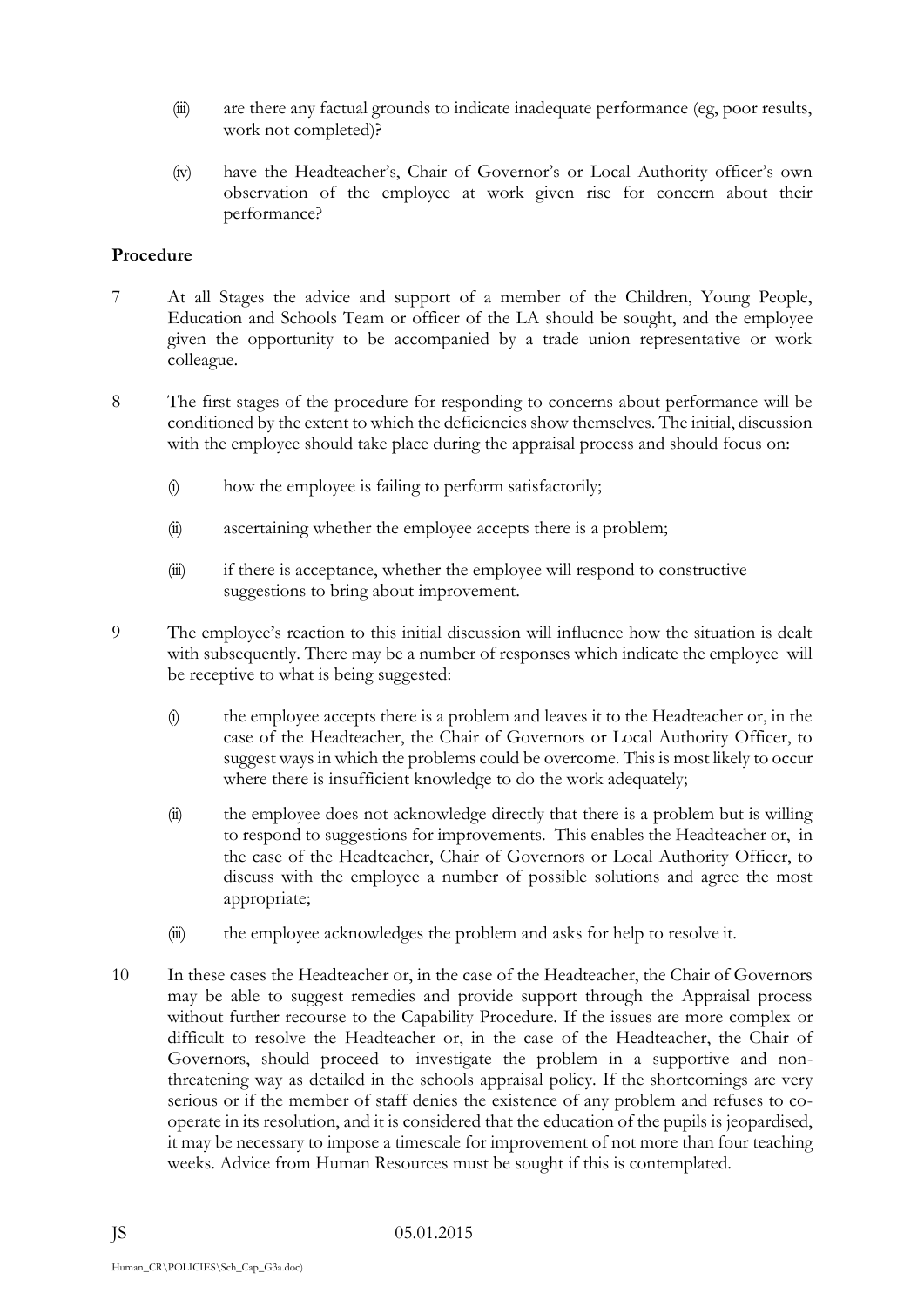- 11 Discussions should be followed by arrangements to monitor performance and record observations. This should be done as objectively as possible and as frequently as reasonably appropriate given the nature of the job and the length of time considered reasonable to allow for improvement.
- 12 At the hearing, the Governors committee shall be presented with a history of the case by the Headteacher or, in the case of the Headteacher by the Chair of Governors or LA representative, and made aware of all the steps taken to support and guide the employee. The employee will be given an opportunity to respond and to be accompanied by a trade union representative or fellow worker.
- 13 If dismissal is considered to be the appropriate course of action, the employee should be dismissed with notice, or with pay in lieu of notice. Dismissal without notice should not be used in cases of capability.
- 14 Although the Governing Body has responsibility for dismissal, the making of such a decision should be approached with great care and after seeking the advice of the Director of Children, Family and Schools. The Director, or their representative, is entitled to attend all proceedings of the Governing Body relating to dismissal, for the purpose of giving advice. The Governing Body has a duty to consider any such advice before reaching a decision.
- 15 Dismissal of staff can lead to Employment Tribunal hearings. The school will be liable for any costs arising out of any Employment Tribunal or other court proceedings where the school takes action outside of, fails to seek or ignores the verbal or written advice from the Local Authority's, Human Resources department